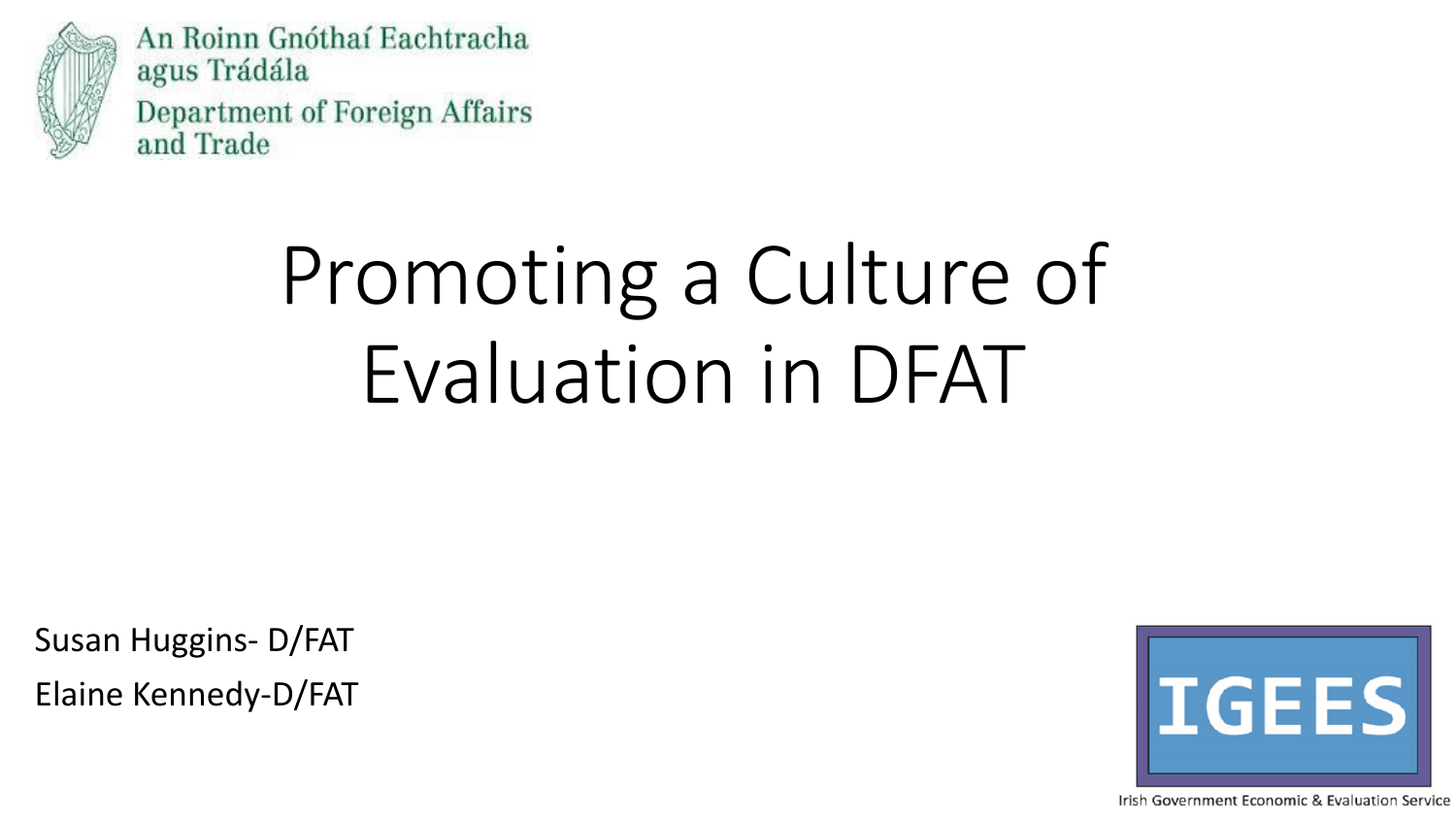# *Why?*

- In 2016 DFAT was emerging from a period of reflection and change
	- *Key foreign and development policy documents published*
	- *Finalised a statement of strategy*
	- *8 new Missions opened*
- In order to support the Management Board's decision-making and accountability obligations, credible analyses of the Department's performance is needed
	- *A culture of evaluative thinking is needed*
	- *Buy-in across the department is essential*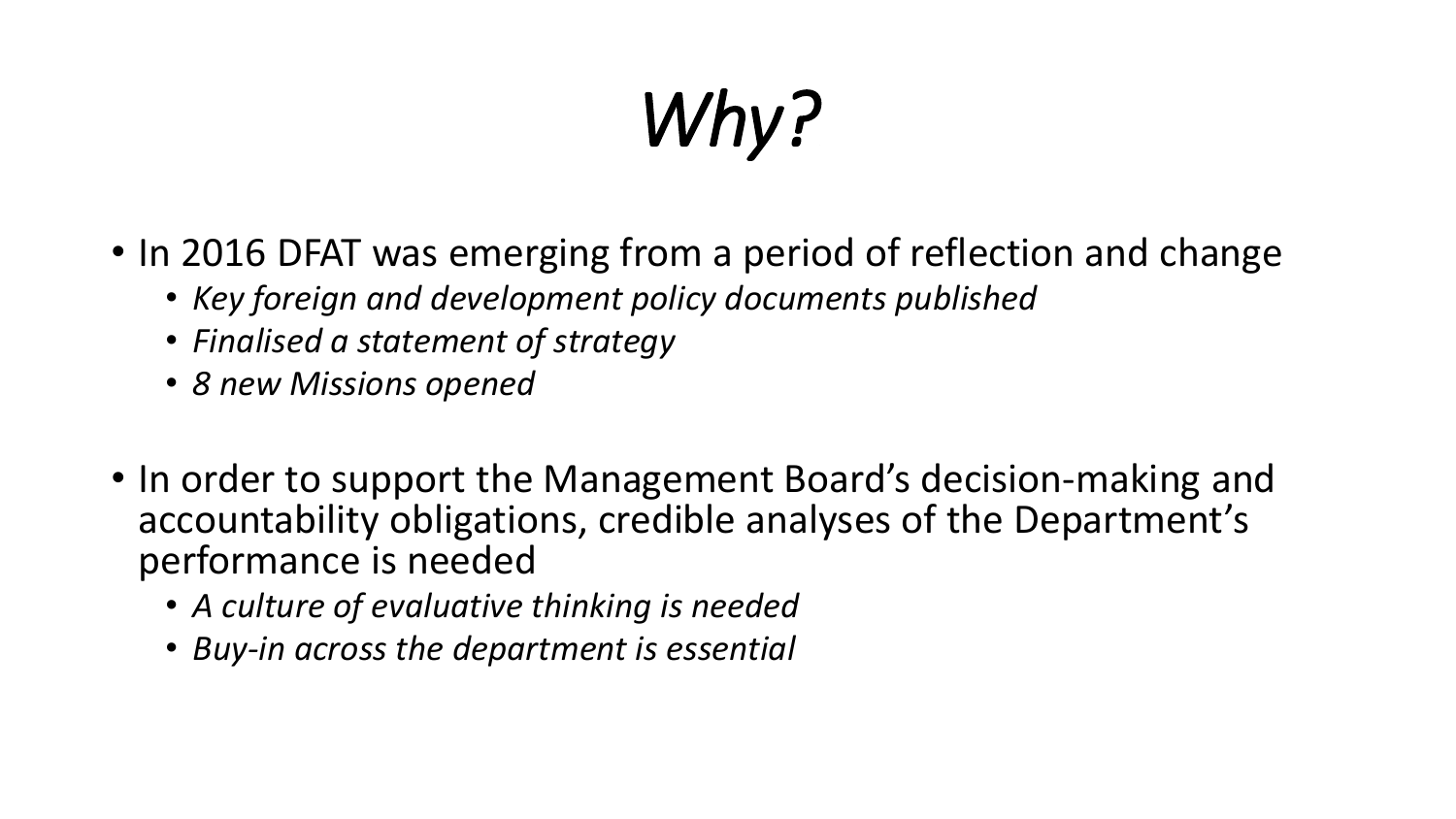#### *What we did*

- Conducted an Evaluation Needs Assessment of the Department
- Developed Evaluation Criteria
- Developed a Strategic Plan 2016-2019
- Developed a Communication Policy
- Initiated a Lunchtime Seminar Series

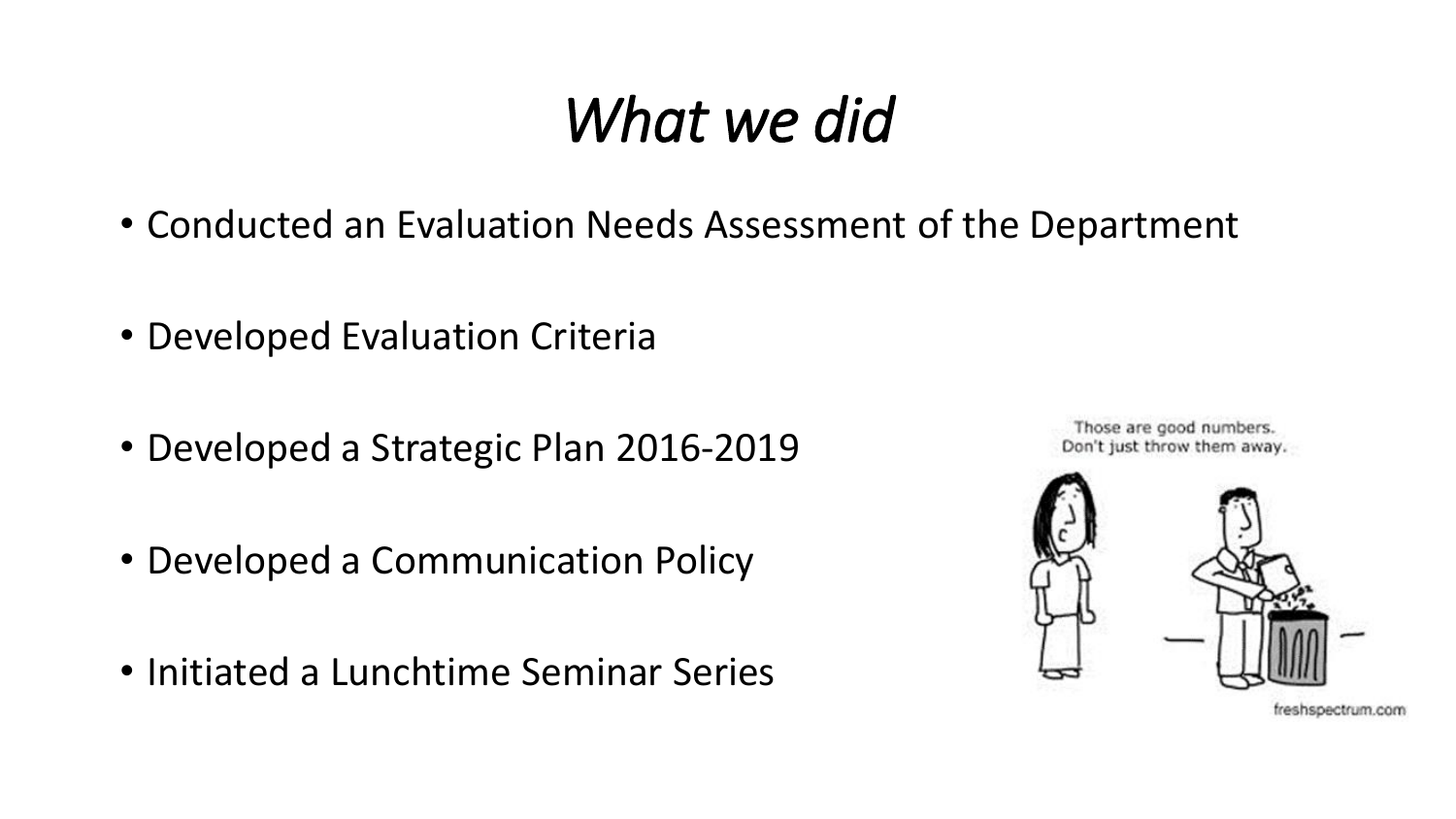#### *The Evaluation Needs Assessment*

- What does the Department need to know from its current and past operations in order to make properly informed strategic and operational decisions in the future?
- Held Consultations
	- *Conducted interviews across a range of functions and levels at HQ and abroad.*
	- *Mapped the future learning needs of DFAT*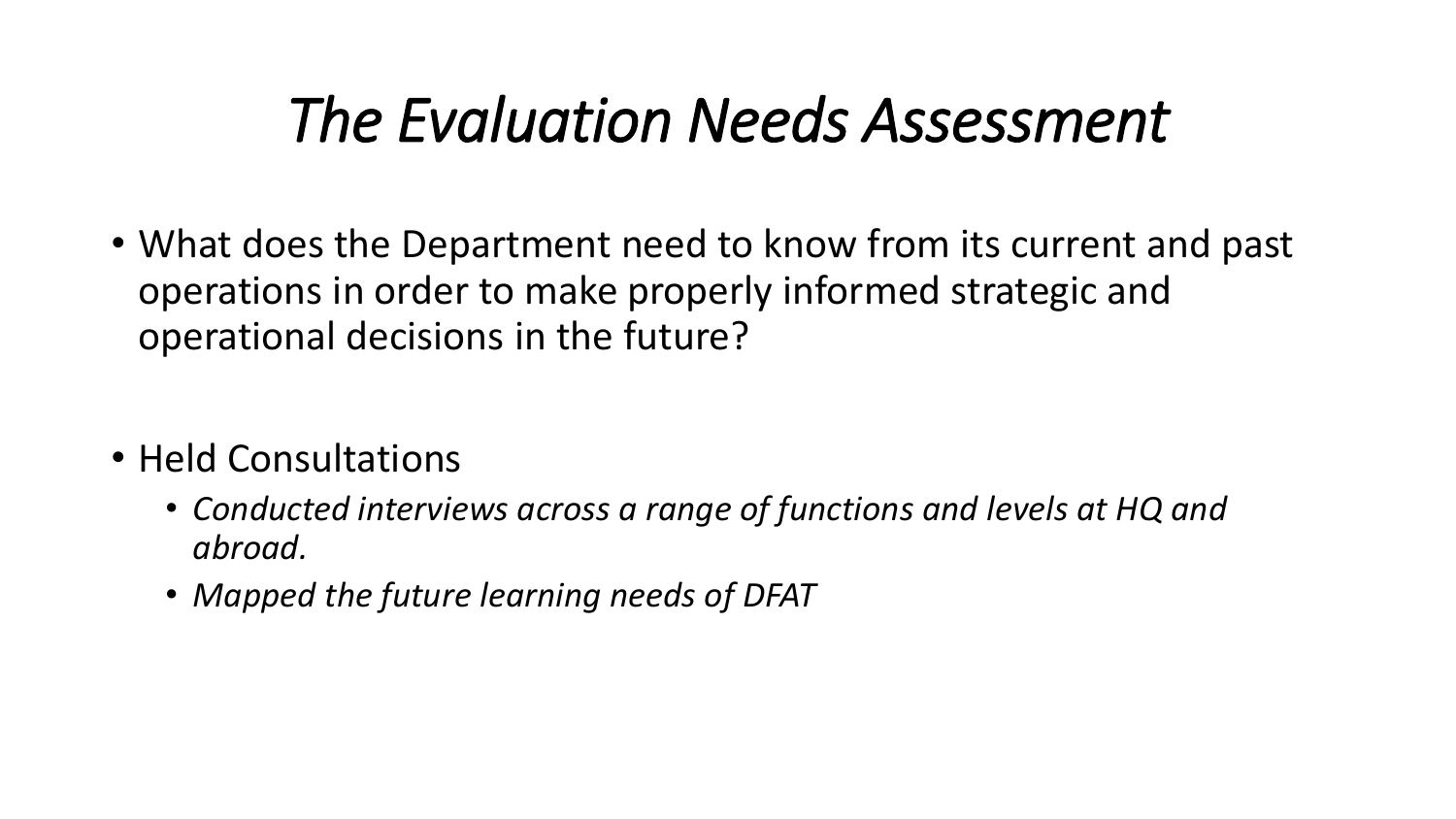### *So…What did we learn from the Assessment?*

- Varying degrees of understanding and appetite for evaluation
	- Some confusion between evaluation/inspection/audit/research
	- Different expectations around the role of evaluation
- The need for new and improved ways of communicating evaluation work
- Balancing the need for both accountability and learning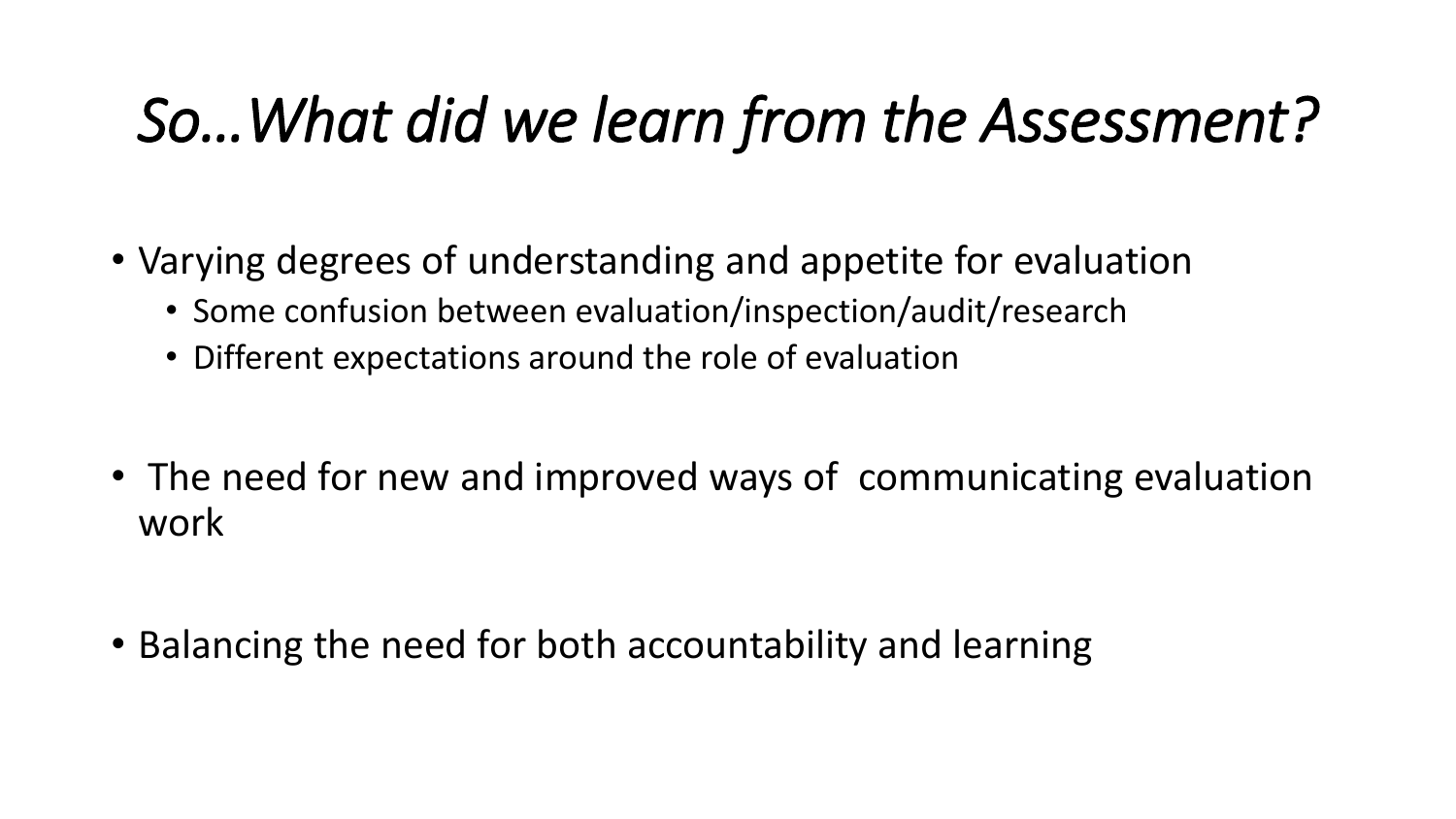#### *Evaluation Criteria*

• A tool to prioritise and test the feasibility of evaluation within Business Units

| <b>Importance to Senior Management</b> |
|----------------------------------------|
| <b>Importance to Business Unit</b>     |
| <b>Contribution to Evidence Base</b>   |
| <b>Financial scale</b>                 |
| <b>Inherent Risk</b>                   |
| <b>Innovation</b>                      |
| <b>Feasibility</b>                     |
| <b>Timeliness</b>                      |
| <b>Accountability</b>                  |
| <b>Complementarity</b>                 |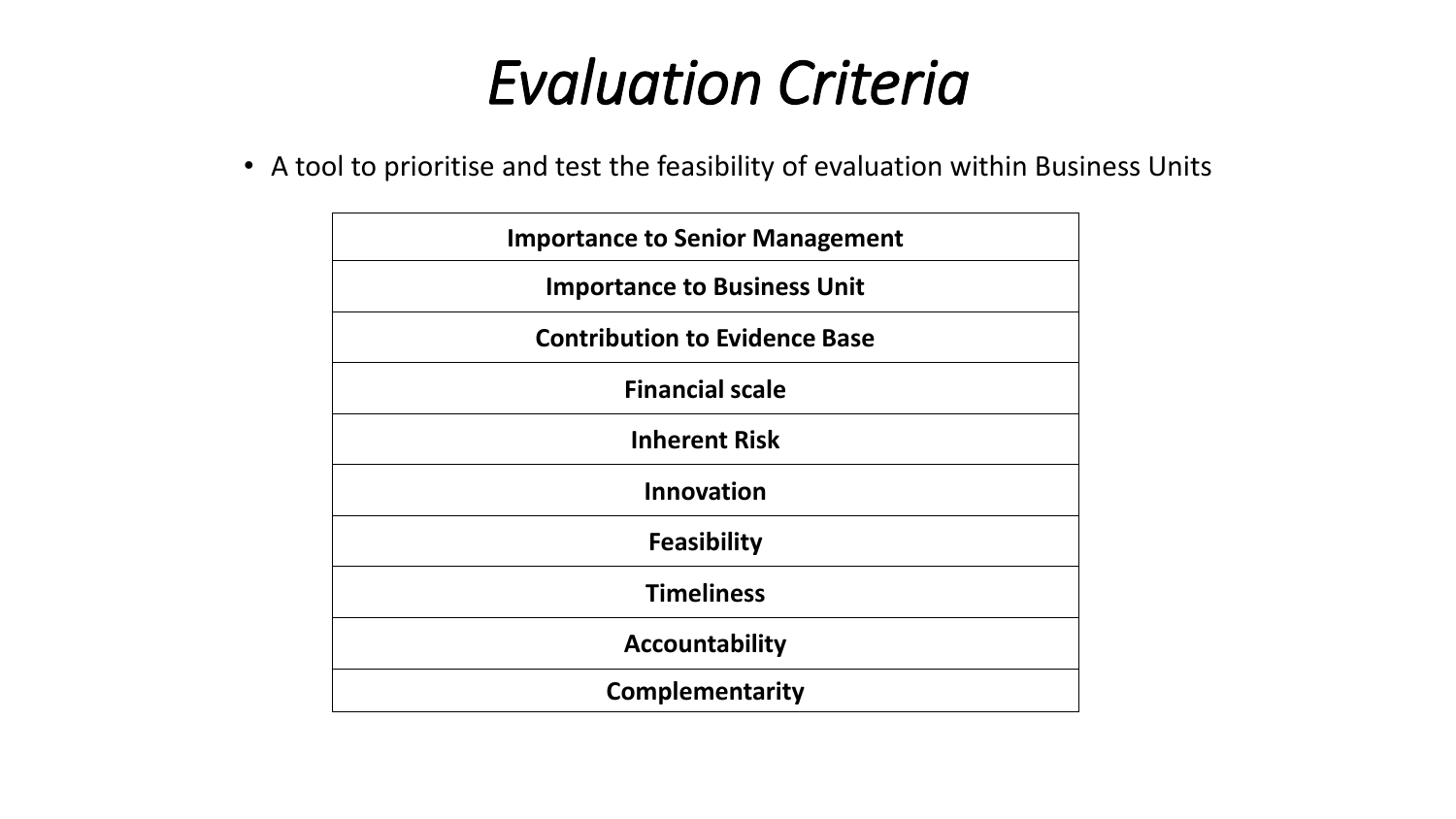#### *Strategic Plan 2016-2019*

- The plan was developed following the Evaluation Needs Assessment
- Ensuring evaluative work is strategic
- Endeavouring to respond to key information needs
- Plan resource allocation
- Ensure that evaluative work is timely and of utility eg Irish Aid Mission **Strategies**
- Balanced the plan to ensure it meets the accountability needs of the department, senior management, and the learning needs
- Long list was refined using evaluation criteria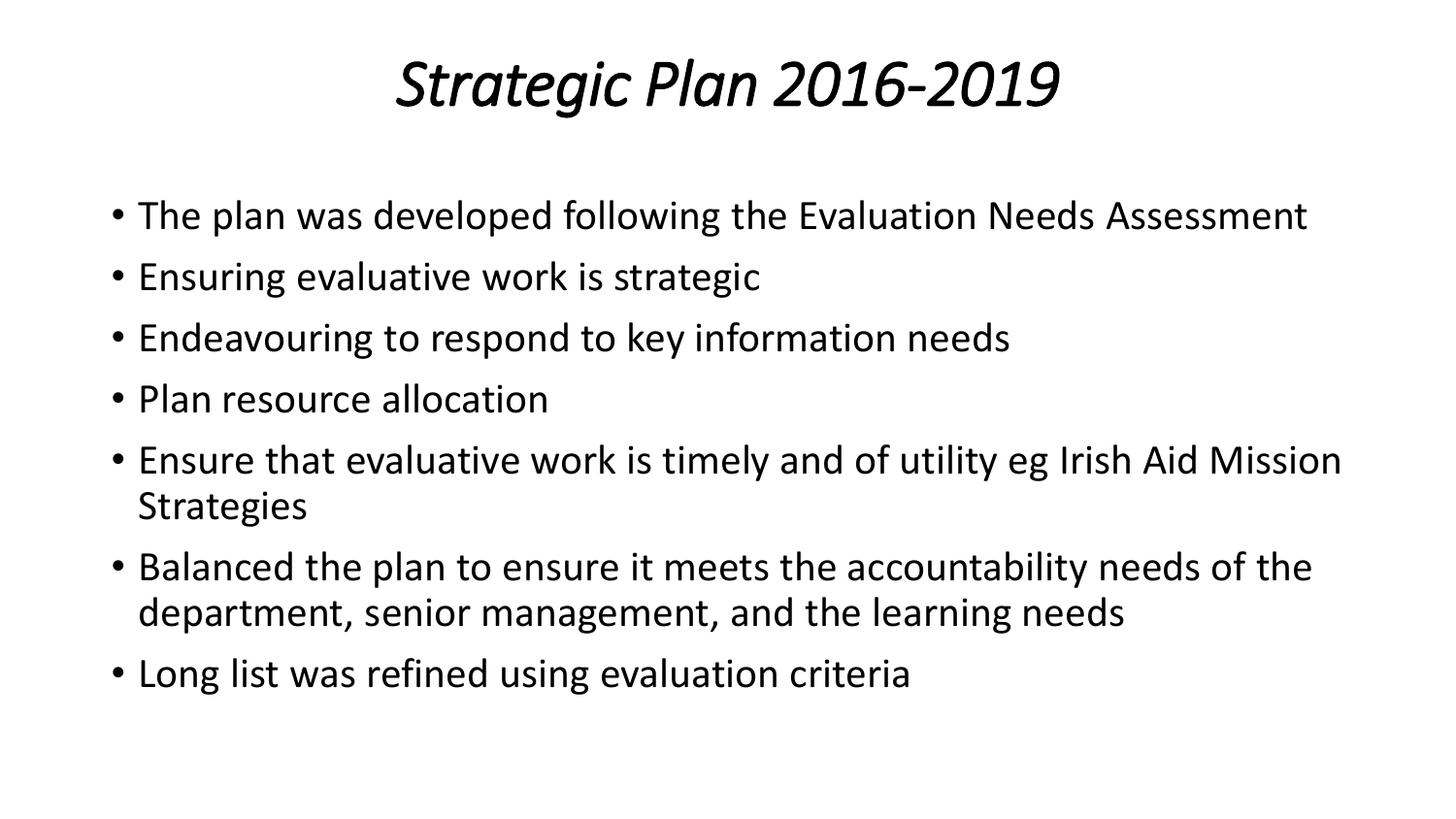

"Enough with all the strategic planning. Just get out there and kill something."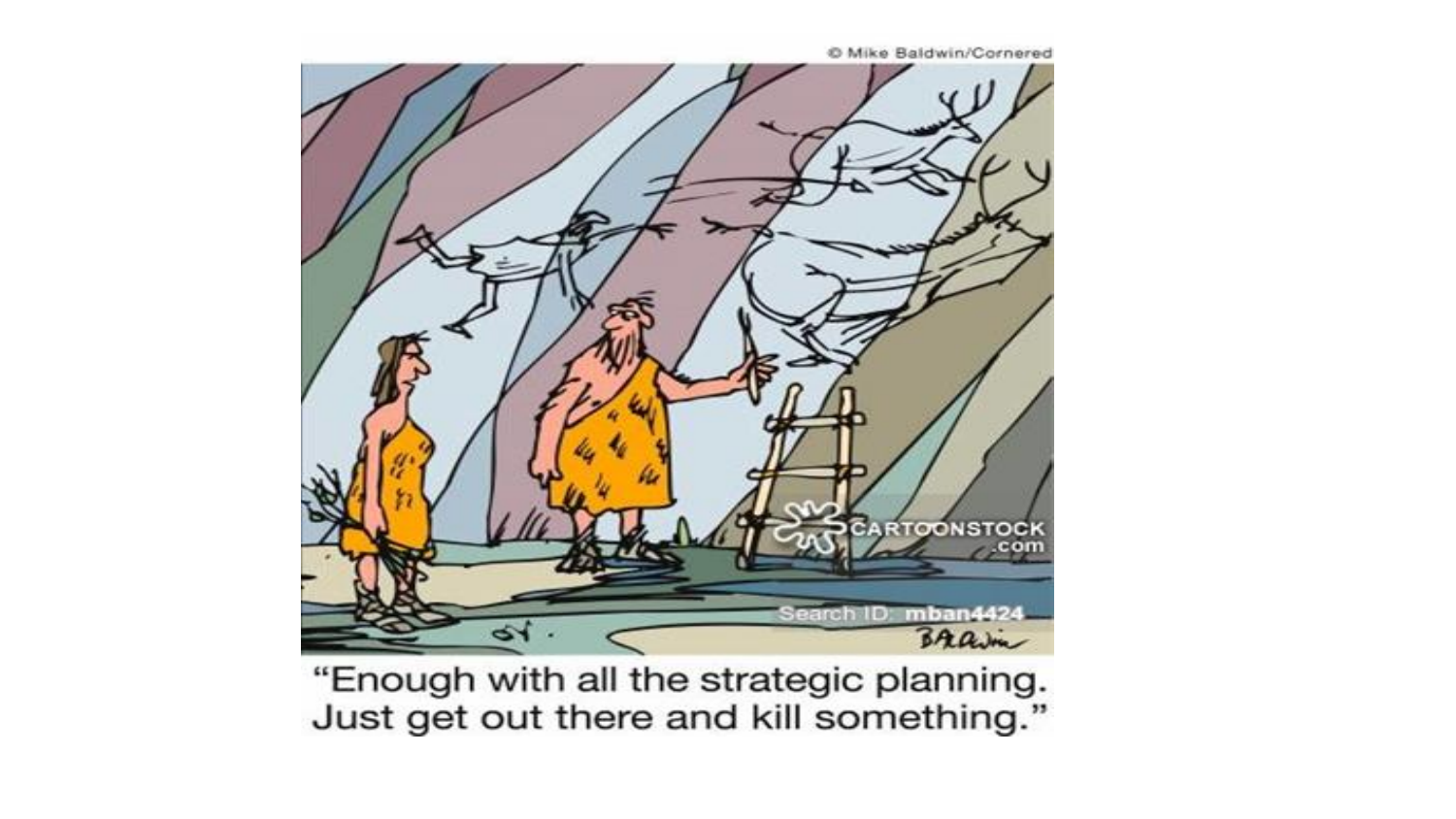## *Communication and Outreach Strategy*

- The strategy is informed by the Evaluation Needs Assessment
- Generating interest in and engagement with evaluation across all levels, particularly management is key to the effectiveness of evaluative work
- Identified areas for improvement of our outreach and communication both within and beyond DFAT in order to:
	- *Enhance understanding of our work;*
	- *Engage more effectively with our stakeholders;*
	- *Promote a Culture of Evaluation across the department*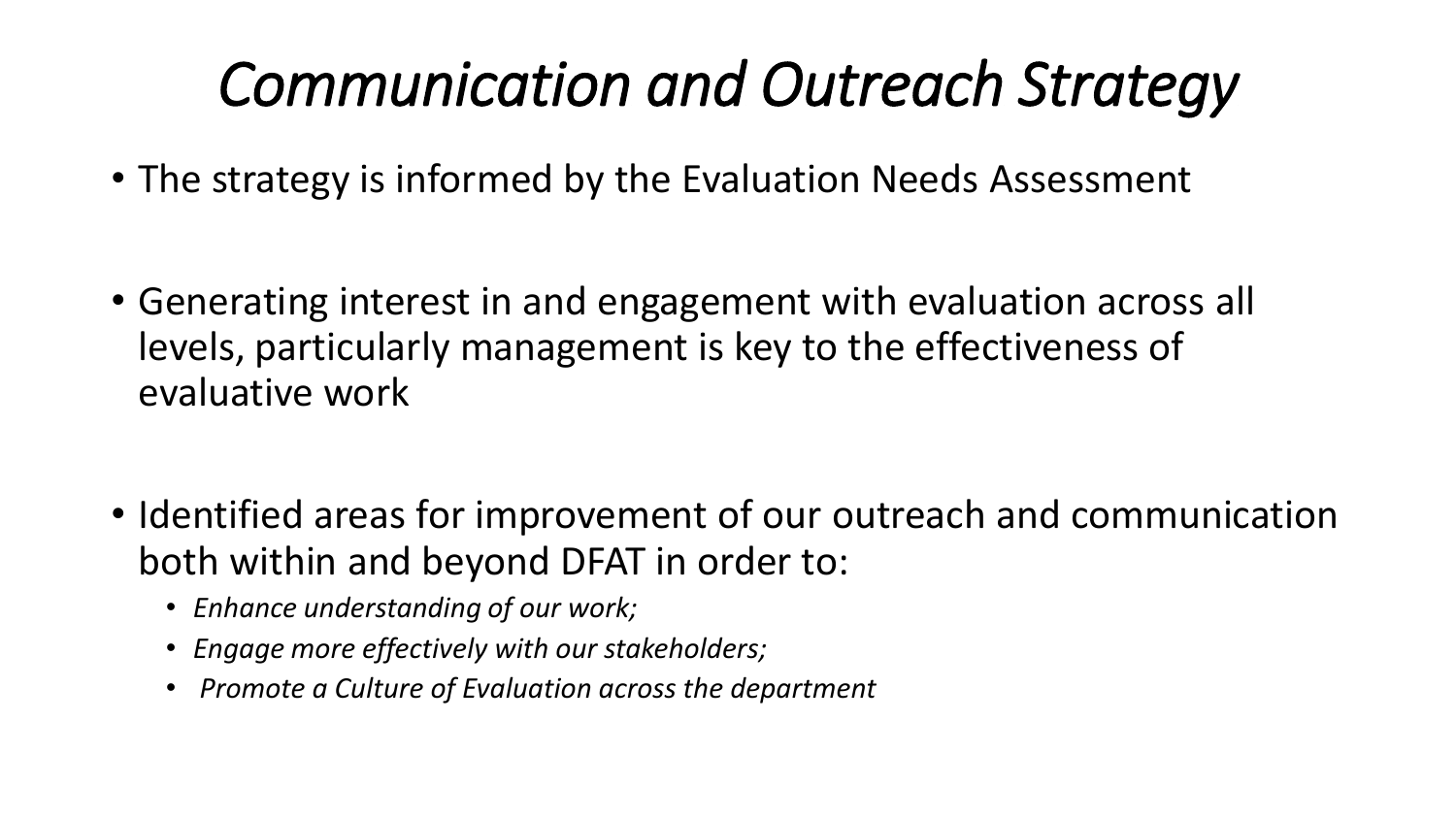#### *What we are doing to improve outreach*

- Making better use of the Intranet
- Offering more training
- Planning for Seminars and learning events
- Presenting our work in different ways
- Participating in international evaluation networks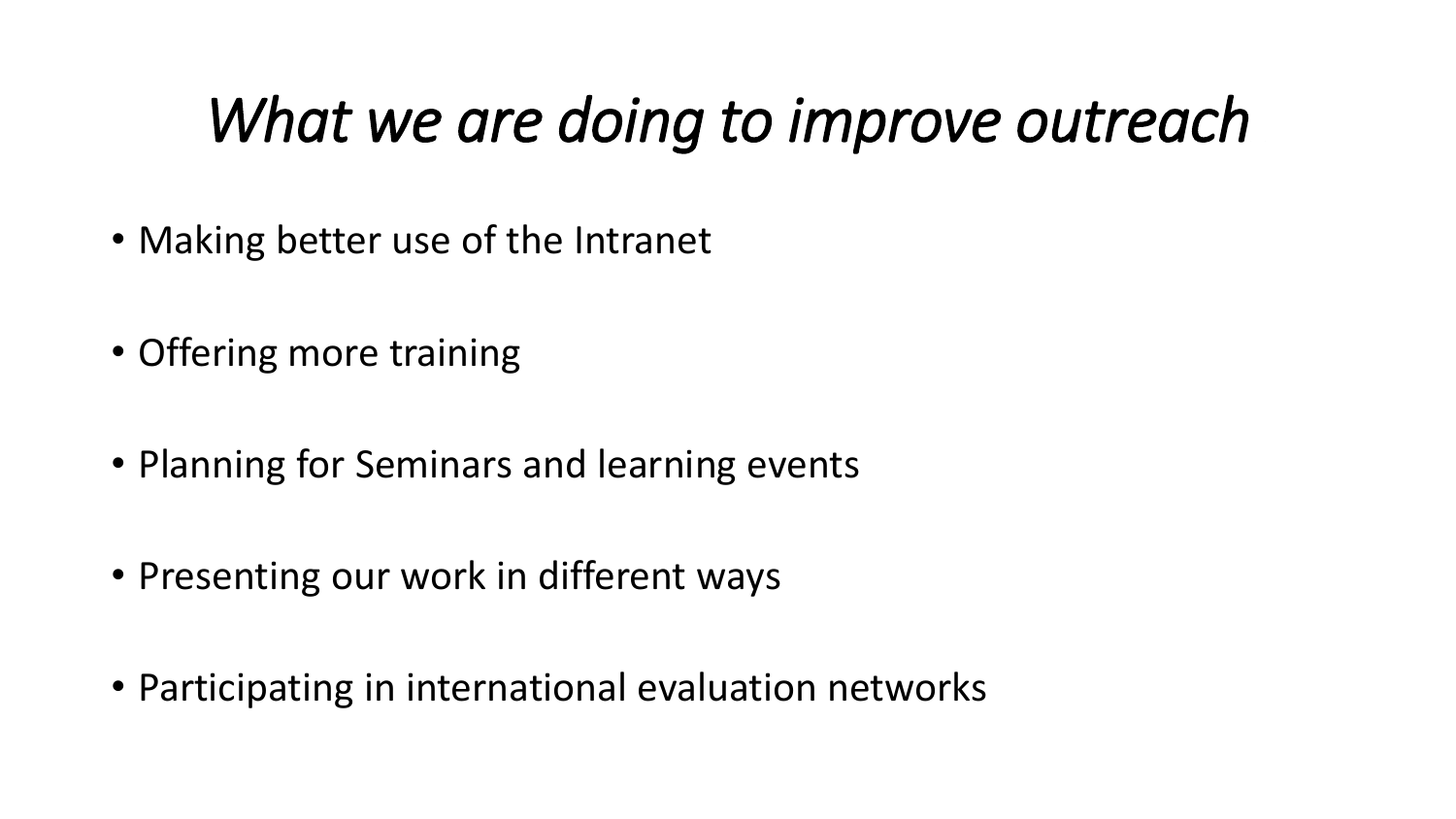Context: Increasingly complex and dynamic aid modalities; perceived increase in irregularities; acknowledgement of limits of evaluation in demonstrating impact/outcome; DFAT more focussed on evaluation for accountability than learning.

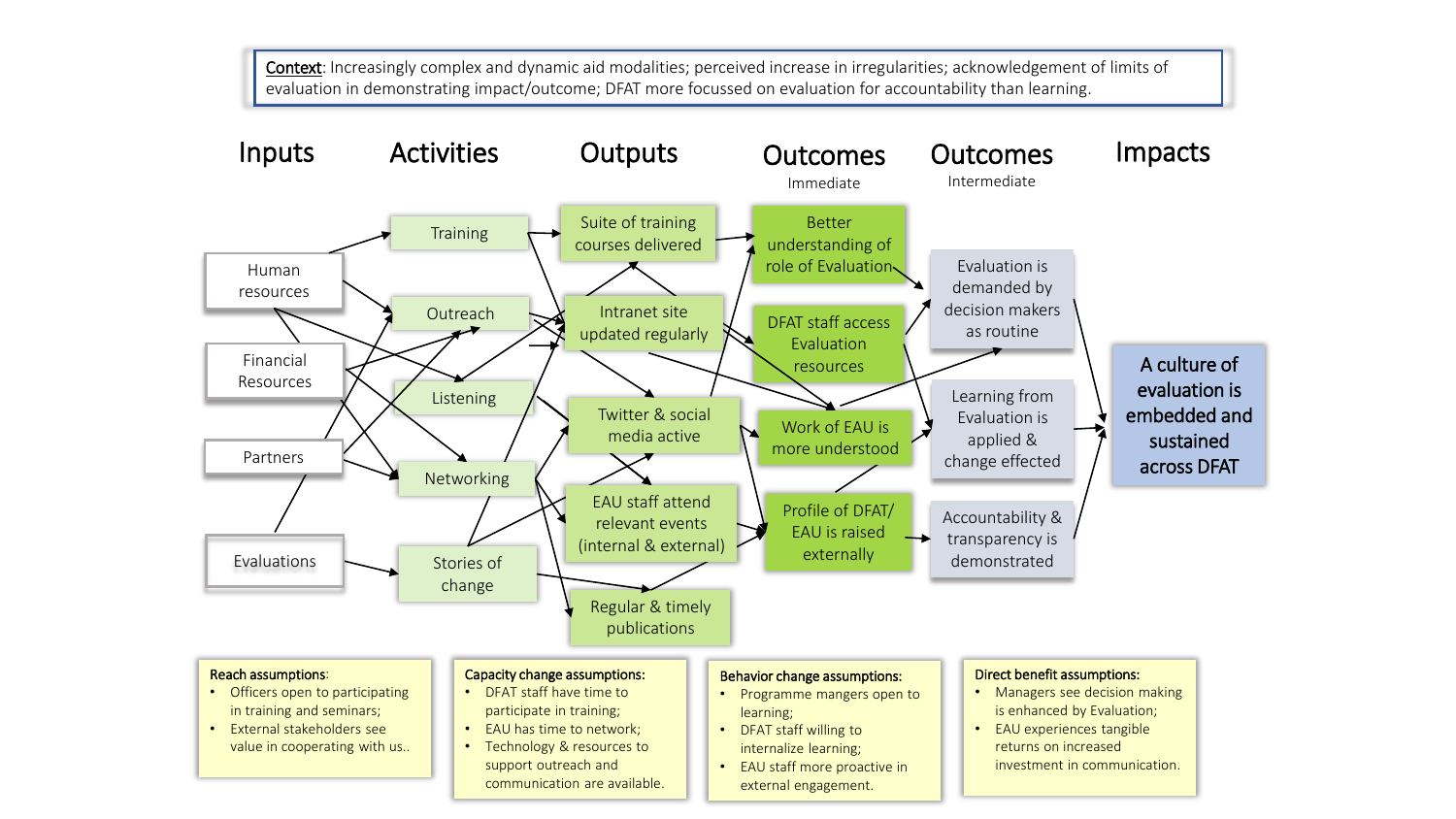#### *Lunchtime Seminar Series*

- Brings together experts and practitioners from academia, civil society, the private sector and government
- Aims to inform colleagues, spark discussion and encourage networking and collaboration in the wider civil service and with civil society organisations
- Our first Seminar 'Innovative approaches to interdisciplinary evaluations: new and emerging fields' was held in March
- Our next seminar on June 23rd will explore the theme of

'Measuring Policy Influence'

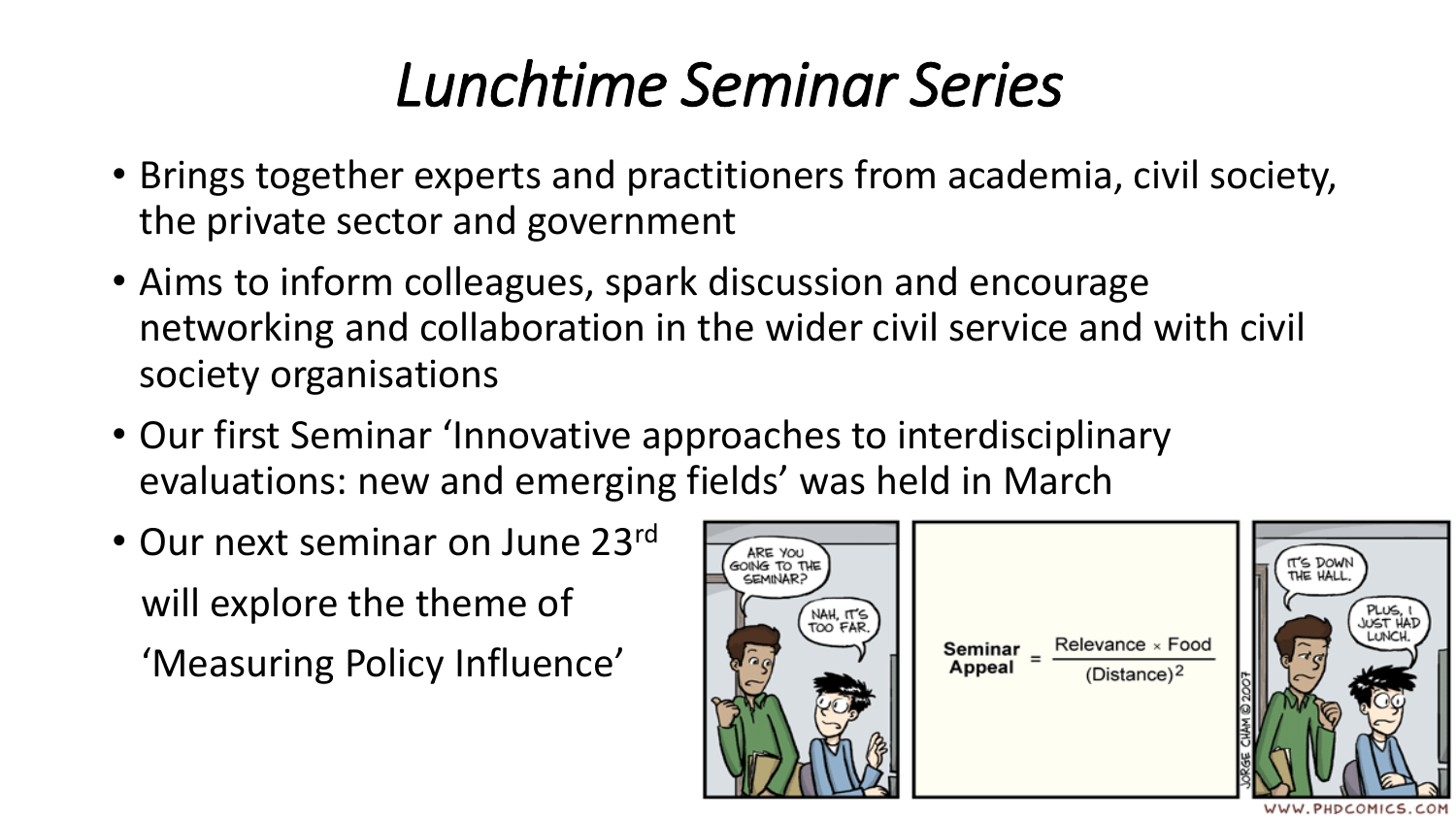# *Challenges for Evaluators in DFAT*

- Ensuring management buy-in- to create a culture of evaluation in a department, it needs to be championed by management
- Ensuring our work has utility and is timely
- Managing Expectations
- Ensuring our ways of working remain relevant to our evaluation challenges
- Addressing information gaps
- Balancing the need for both accountability and learning
- Communicating work effectively
- International dimension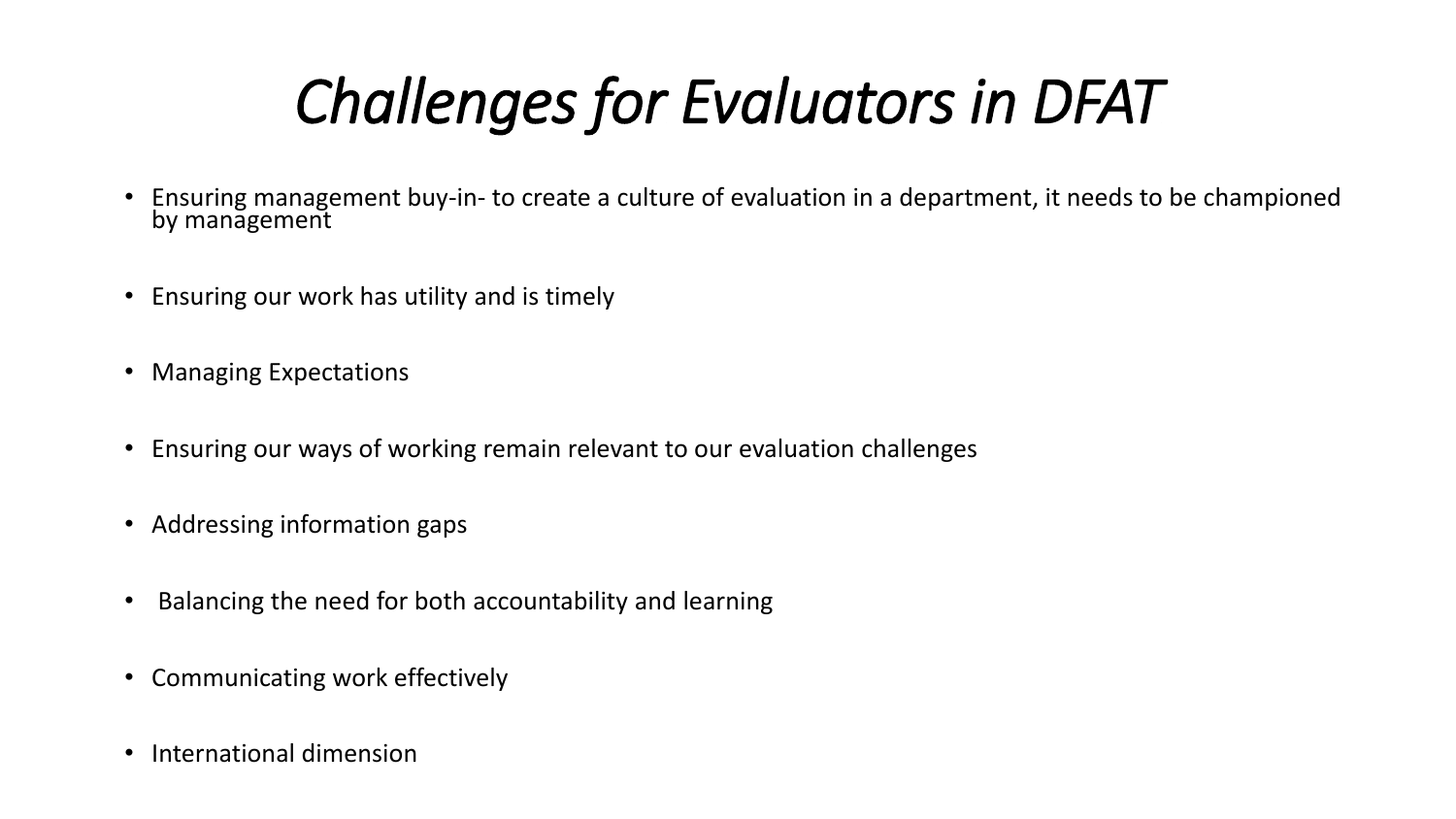

## What does success look like?

- Management and business units are thinking about evaluation from the beginning of a strategy or intervention
- Appropriate data is collected
- Management engage with evaluations throughout the process
- Results and findings are incorporated into planning and strategy development